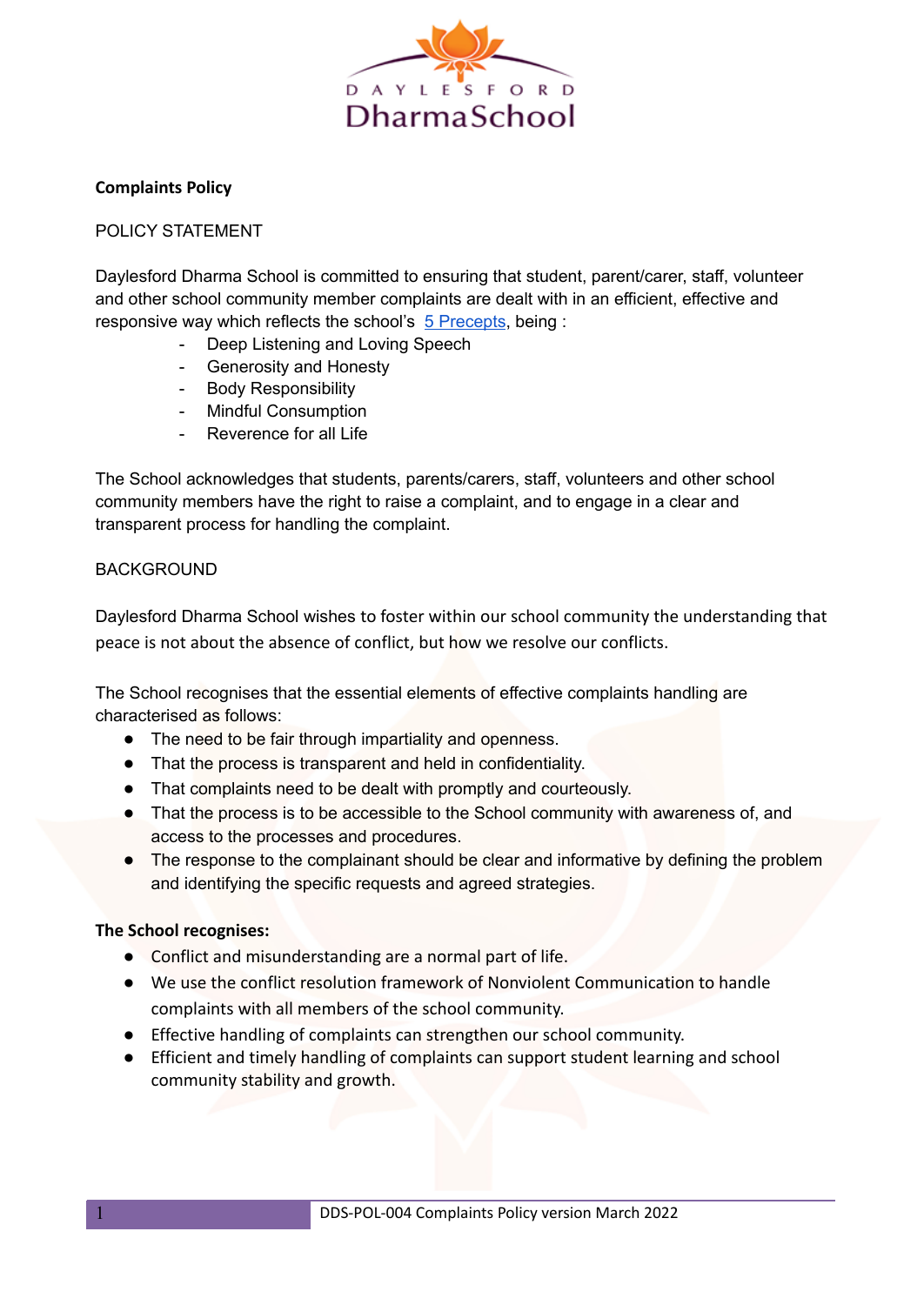### **DEFINITIONS**

Complaint - any concern raised by a student, parent/carer, staff, volunteer and other school community member about the School's services or operations.

The Five Precepts - the school's ethical and moral framework that guides behaviour to develop the mind and character, to support self understanding and community harmony.

### PROCEDURE

### **Training and expectations:**

- 1. The School is committed to regularly providing Nonviolent Communication (NVC) conflict resolution training to its community. In Term 2 of each year, the students develop these language skills as a curriculum strand focus.
- 2. All students, parents, staff, volunteers and other school community members are expected to act in accordance with the School's 5 Precepts.
- 3. The school discourages the discussion of important concerns through informal conversations but prefers that the complaint procedure is confidential. Complaints are confidential and a matter between those concerned and those involved in handling the process.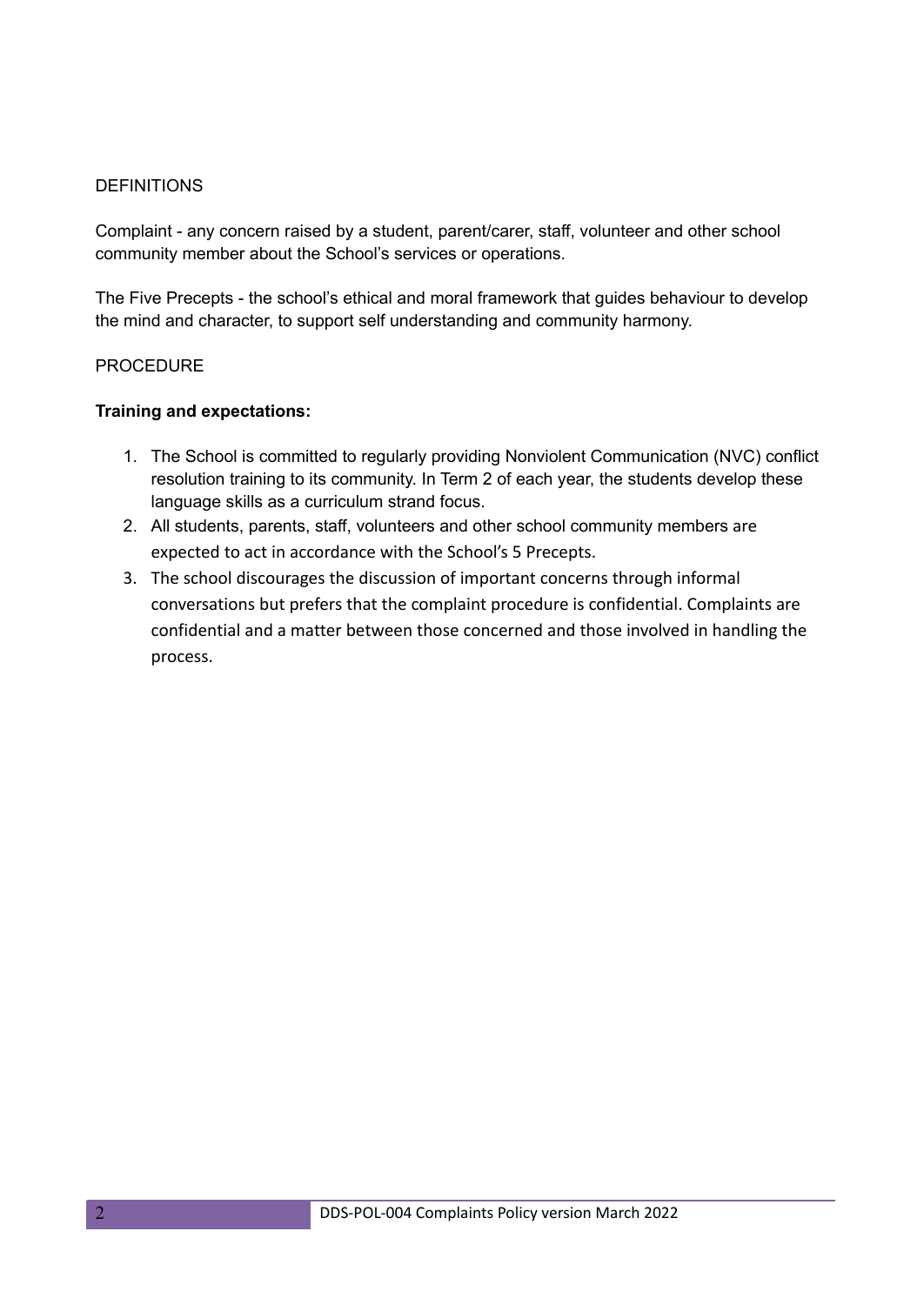**Concerns and Feedback communication pathways:**



## **Step 1 Informal or Minor Complaints:**

For informal or minor complaints, the school requests that there is an attempt to resolve the issue informally and mindfully. Often, a telephone call, email contact, or a meeting with the person relevant to the issue, can clarify matters to the point where mutual understanding can be established.

A call to the school office on 5348 3112 can guide you to the best person to discuss your concern with or to arrange a meeting.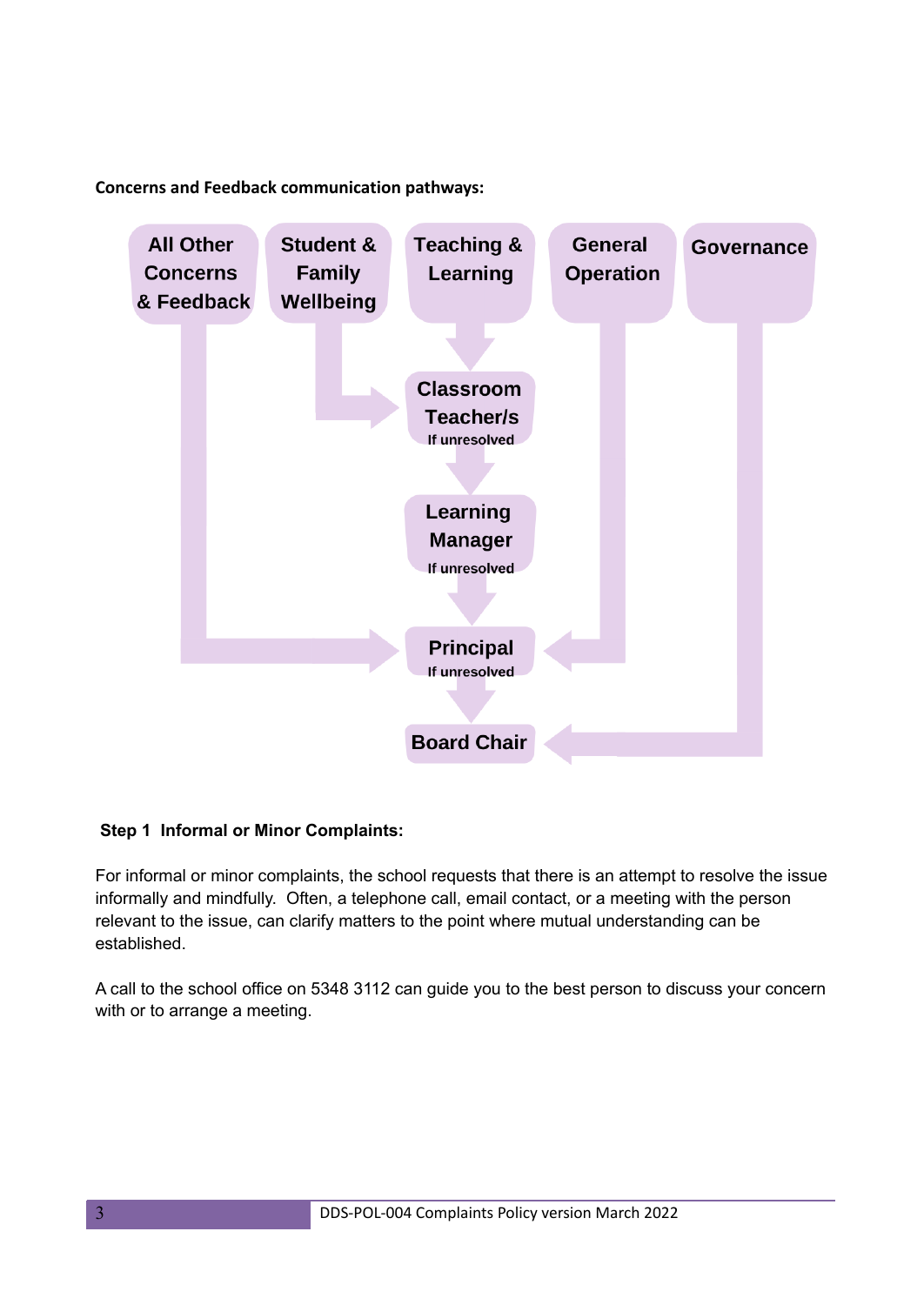# **Step 2 Formal Complaints**

2.1 The process of a formal complaints procedure is confidential, and any complaints or appeals are a matter between the parties concerned and those directly involved in the complaints handling process.

2.2 The complainant needs to notify the School in writing that a formal complaint is being lodged, giving the nature and details of the complaint or appeal.

2.3 Written complaints or appeals are to be lodged with the Principal of the school at 90 Daylesford-Trentham Road Daylesford VIC 3460 or to [confidential@dharmaschool.com.au](mailto:confidential@dharmaschool.com.au) The Principal will be advised of the complaint.

2.4 A complainant can be accompanied and assisted by a support person at all relevant meetings and will be notified in advance of the meeting.

2.5 Once a decision has been made regarding the complaint or appeal, the complainant will be informed in writing of the outcome and the reasons for the outcome.

2.6 Any complainant not satisfied with a decision regarding a complaint may appeal to the Principal.

# **Step 3 Appeal Process**

3.1 The School's appeal process for unresolved complaints is referred to the Daylesford Dharma School Board of Governance. We expect that a sincere attempt is made to resolve an issue within the School before making an appeal.

3.2 The Board of Governance may engage the services of an independent Nonviolent communication conflict resolution mediator to guide and support the appeal process. The complainant will be informed in writing of the outcome of the appeal mediation process with this documentation kept on file.

# **General**

- While parents will often raise issues on behalf of their children, there are other issues which students may choose to raise on their own behalf, and which are best raised by them.
- Anonymous complaints might not be pursued.
- It is the School's policy and commitment that complaints made by parents will not adversely affect their children.
- The School will make appropriate systemic recording of complaints, processes and their outcomes.
- The School will commence assessment of the complaint or appeal within ten working days and finalise the outcome as soon as practical.